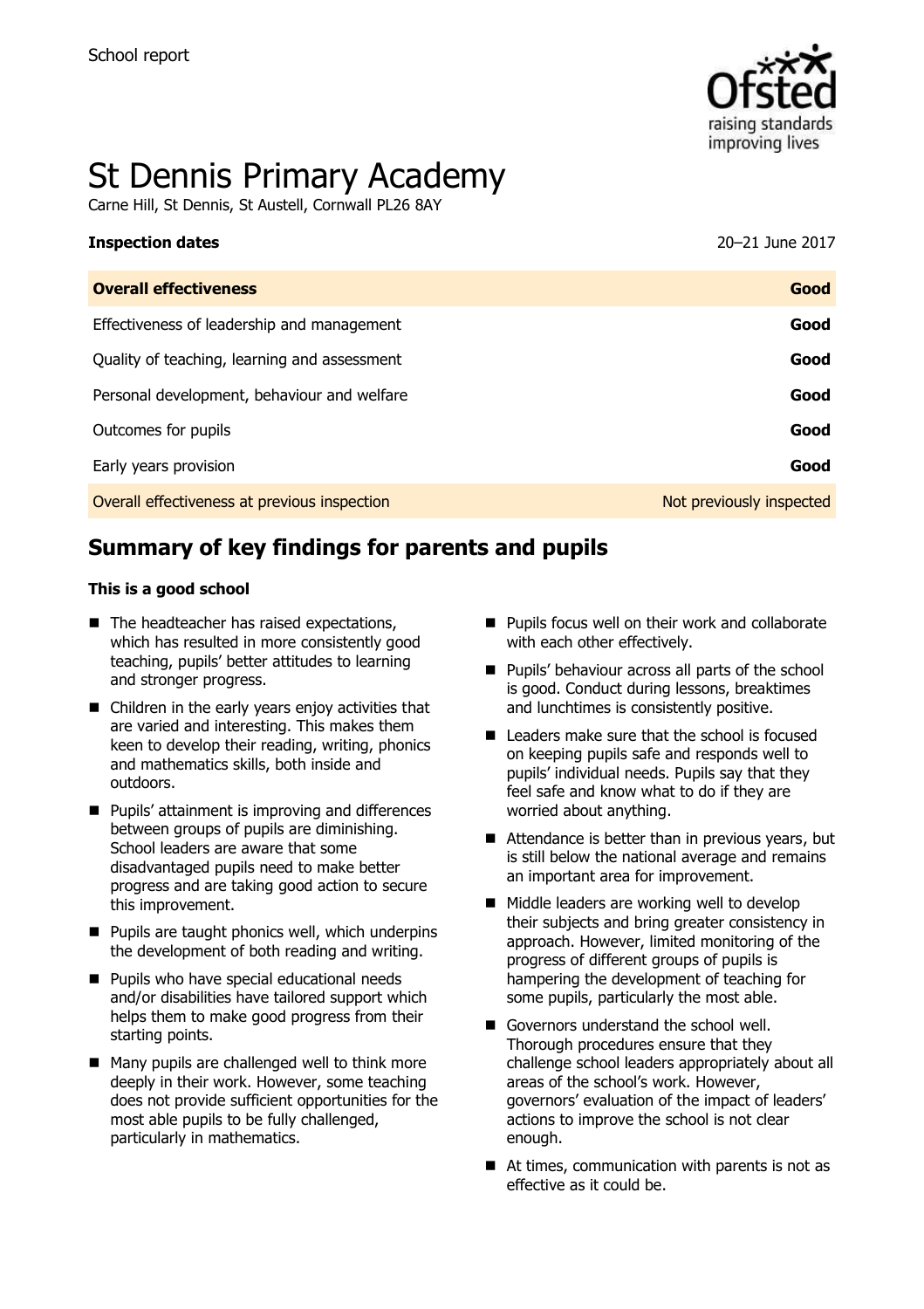

## **Full report**

## **What does the school need to do to improve further?**

- Strengthen leadership and management further by ensuring that:
	- middle leaders use information about the quality of teaching and the progress pupils make in order to identify precise areas for improvement
	- governors make clearer evaluations of the school's effectiveness as part of their monitoring role.
- Continue to improve how consistently teachers in all year groups meet the needs of the most able pupils and enhance their progress.
- **Improve communication with parents, including reporting on pupils' achievement and** continuing to promote good attendance.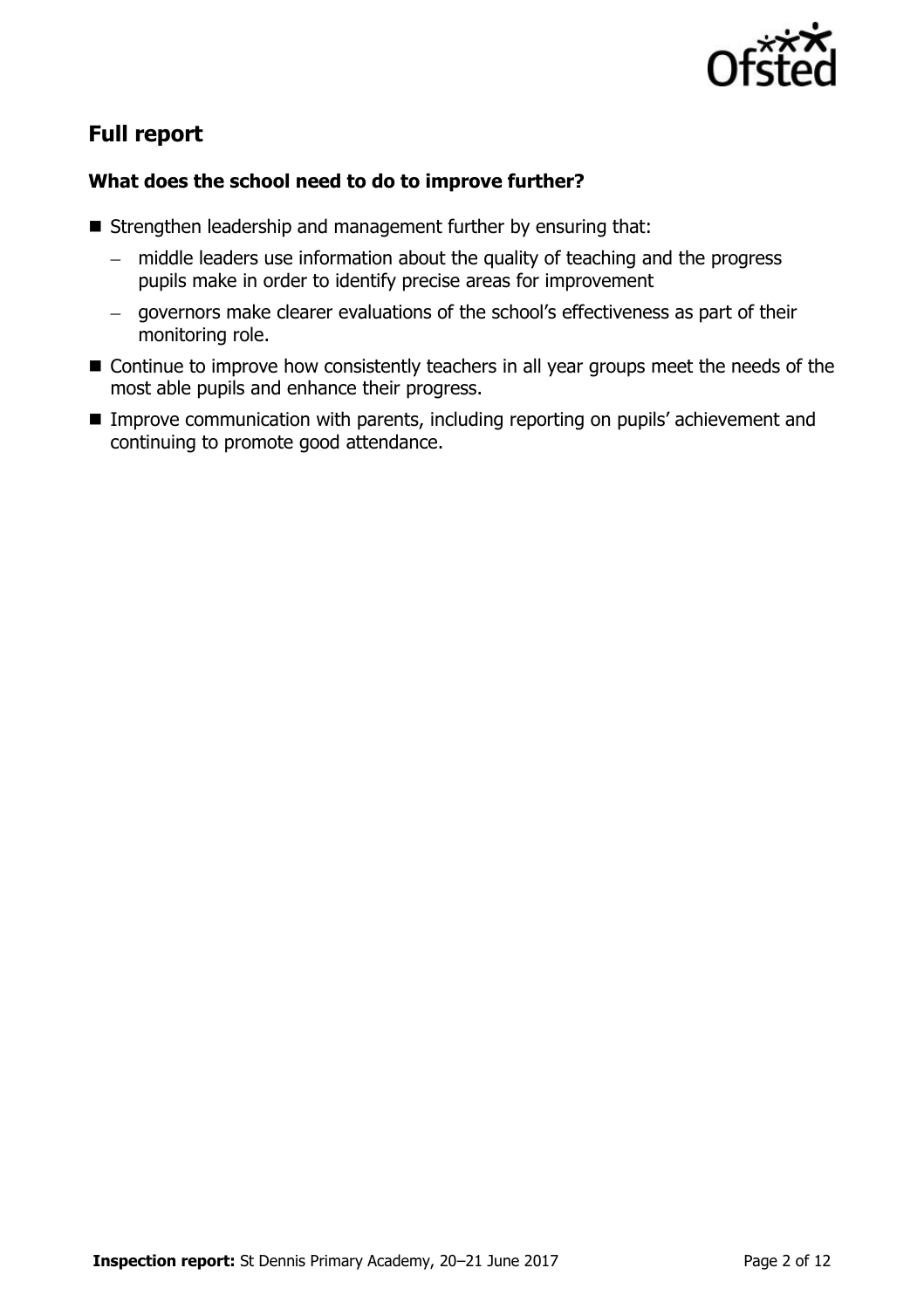

## **Inspection judgements**

#### **Effectiveness of leadership and management Good**

- The headteacher has been effective in driving improvement and has been well supported by other leaders and governors. Their focus, high expectations and commitment have resulted in better progress and raised standards.
- Since her appointment, the headteacher has addressed weaknesses in teaching, learning and assessment effectively. As a result of focused action, extensive professional development and ongoing monitoring, she has helped teachers and teaching assistants to improve the quality of their work.
- Leaders routinely observe learning across the school as well as using expertise within the trust and the local area to support them in establishing a secure view about the quality of teaching. Teachers' professional targets are linked to how they improve pupils' progress and attainment and this determines decisions about career and pay progression.
- Leaders check pupils' progress regularly to ensure that any underachievement is identified promptly and pupils' needs are met. Teachers and teaching assistants have been trained and resourced in a range of learning interventions to support pupils' different learning needs.
- The leadership and organisation of provision for pupils who have special educational needs and/or disabilities is good. Pupils' needs are identified promptly and resources, interventions and staff deployment ensure that pupils can succeed in both their learning and their personal development.
- Joining the Truro and Penwith Academy Trust has allowed leaders and teachers to access additional support. This has been effective in helping to develop the quality of teaching and leadership further. The trust has provided wider expertise and opportunities for collaboration.
- The additional primary physical education and sport premium is being used effectively to promote pupils' physical fitness and has resulted in greater participation in sports as well as increasing staff expertise.
- Learning opportunities are helping pupils to develop their spiritual, moral, social and cultural understanding. Teachers have been responsive to pupils' questions about recent national events and are helping pupils to learn about and reflect on British values and life in modern Britain and the world.
- **Pupils benefit from a broad and balanced curriculum that intriques and engages them.** Year 6 pupils spoke enthusiastically about their work on the Second World War and learned a lot from a visiting speaker who saw active service. Art is a particular strength of the school, as can be seen in the pupils' work around the school, and the focus on developing specific artistic skills. Literacy is threaded through the curriculum and pupils have good opportunities to apply their skills in other subjects, which gives them a sense of purpose in their reading and writing. Mathematics skills are also developed through other subjects. For example, pupils have applied their knowledge of coordinates and statistics in topic work.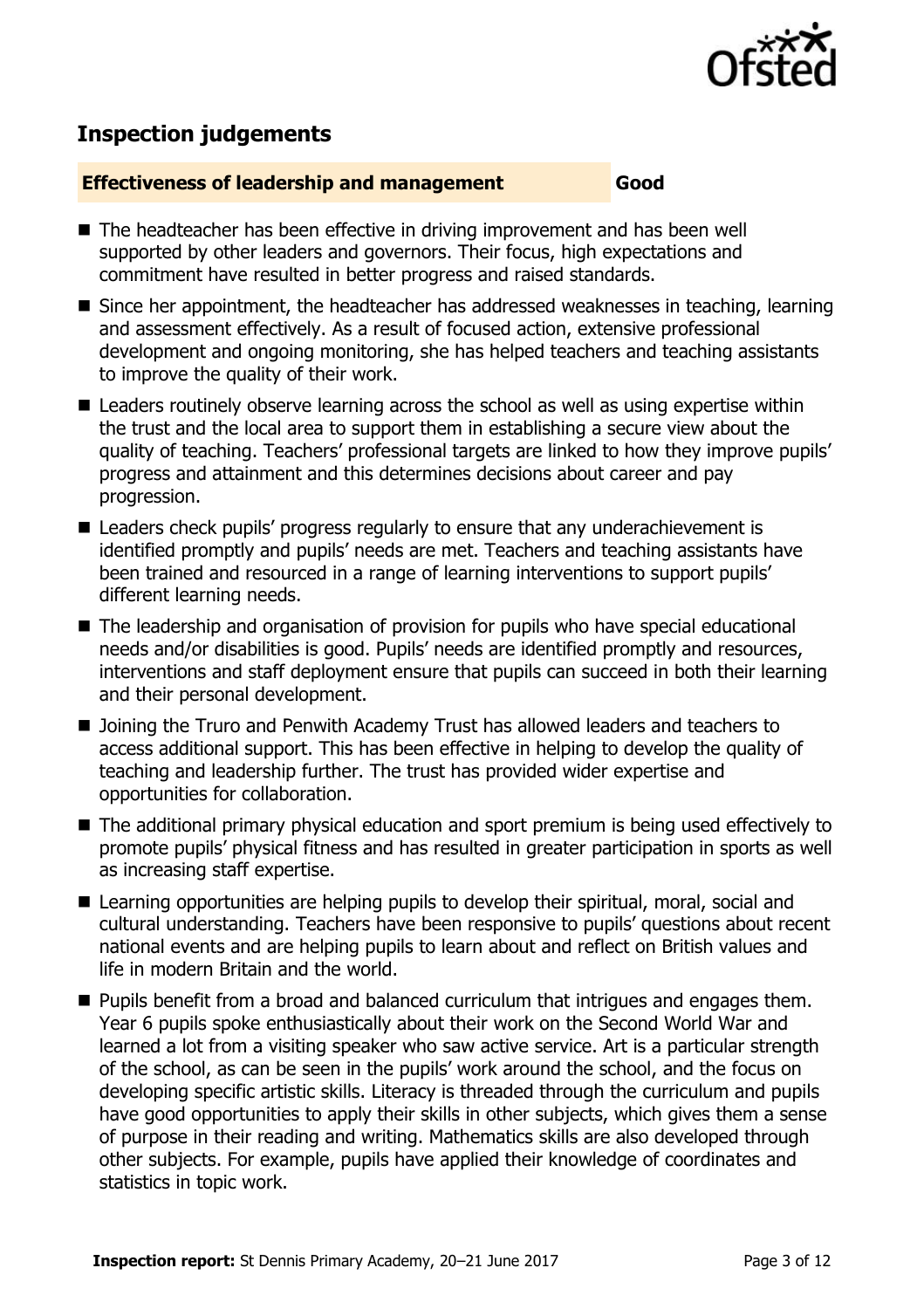

- School self-evaluation is broadly accurate and improvement plans identify appropriate areas for attention. However, the exact starting points for improvement work and the expected impact by key points in time are often not sharply defined. For example, the mathematics improvement plan focuses more on the implementation of systems and processes rather than impact on the quality of teaching and learning. Consequently, leaders and governors do not have an incisive understanding of exactly where and why things are improving or not improving.
- Middle leaders are developing their roles and good systems have been established to allow the leadership team to check that agreed strategies to secure improvement are being applied by all staff. However, the monitoring they carry out is not yet sufficiently focused on identifying precise areas for improvement in the quality of teaching or in identifying the progress of particular groups of pupils. Leaders do not currently include a regular analysis of the attainment and progress of the most able pupils as part of their ongoing tracking processes.
- Leaders have established a number of ways to communicate with parents, including using the school's website and text messaging. However, a proportion of parents are currently not happy about how the school communicates with them. They say that they are not kept sufficiently informed about school events and that communication with the school can be difficult.
- Open mornings and open afternoons take place regularly, but some parents have noted that, although they enjoy visiting the children's classes, they do not receive information about their children's progress in a way that is helpful to them. They commented that the timings of parent consultations at the beginning and end of the school year do not help them to support their children.

### **Governance of the school**

- Members of the governing body are sufficiently informed and involved to be able to hold school leaders to account for the quality of education in the school. They have high aspirations for the pupils and challenge the headteacher to explain the performance of pupils and to improve the quality of teaching.
- Governors ensure that teachers and leaders are held to account for the progress that pupils make through a robust appraisal process.
- Governors monitor the spending of the pupil premium and physical education and sport premium to ensure that these are deployed appropriately to improve pupils' achievement.
- Governors have established a programme of monitoring activities to ensure that they have a comprehensive and up-to-date knowledge of the strengths and weaknesses of the school. They use their skills to good effect to keep the work of the school under close review. However, at present, their evaluation of the progress that leaders are making in addressing the school's priorities for improvement is not clear enough.

### **Safeguarding**

- The arrangements for safeguarding are effective.
- School staff undertake regular and appropriate risk assessments for all aspects of the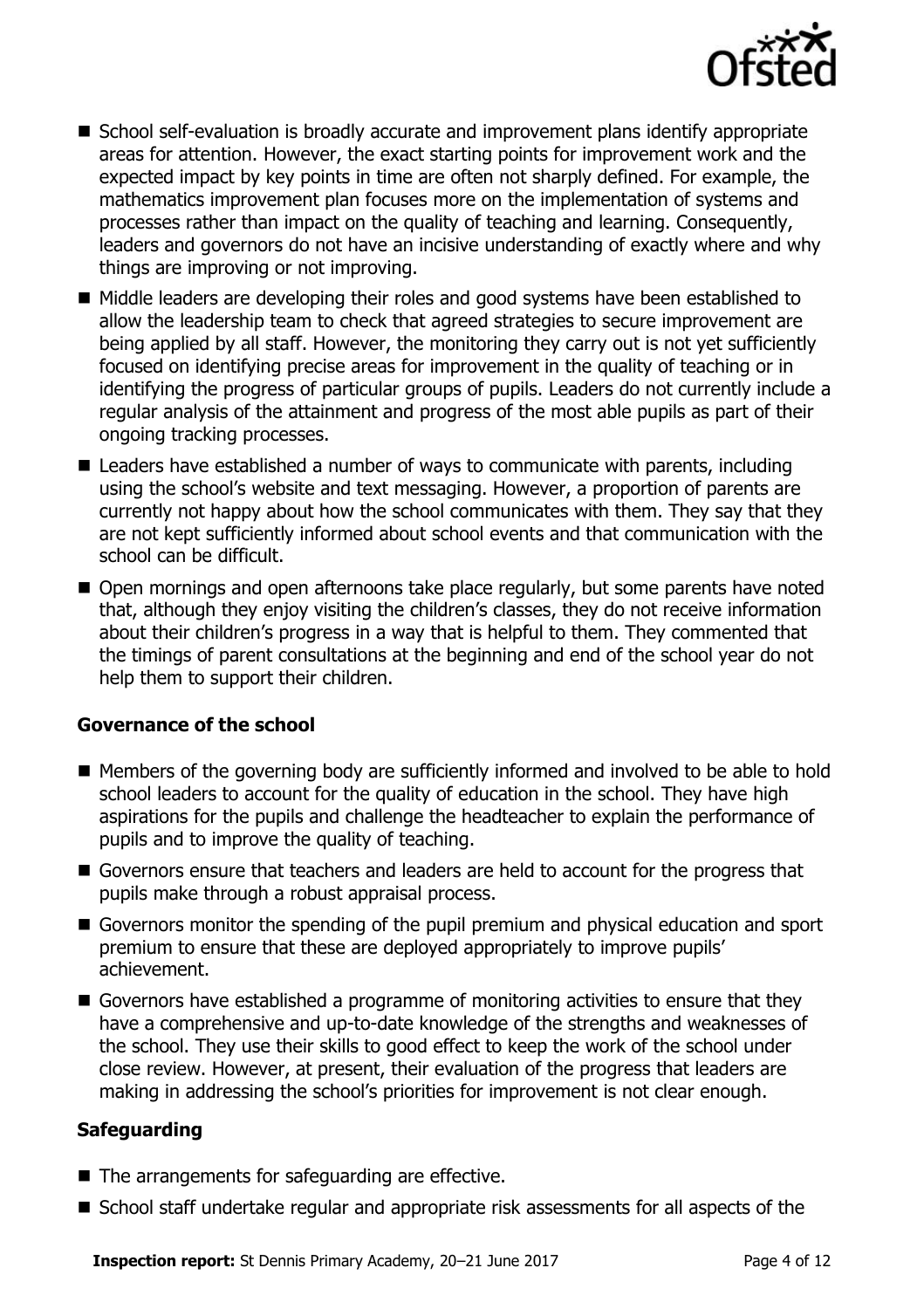

school's work and governors have made important improvements to site security.

- Additional support, for those pupils who need it, is personalised and kept under constant review to ensure that it is meeting the individual's needs. A parent support officer has been appointed to build relationships with parents and make links between them and other agencies if required.
- Staff are well trained and vigilant. They are aware of their responsibility for recognising any potential for extremism, exploitation or abuse. The vast majority of parents who responded to Ofsted's online questionnaire, Parent View, said that they felt that their children are kept safe in school.
- School leaders have a commitment to safer recruitment and carry out the necessary checks to ensure that staff are suitable to work at the school. Some aspects of the records were incomplete or dispersed at the start of the inspection and this has been addressed rapidly. Governor checks had not identified the issue in the record-keeping.

#### **Quality of teaching, learning and assessment Good**

- A positive climate for learning exists across the school. Classrooms are calm, orderly and purposeful. Pupils talk confidently about their learning, work well together and share their ideas. They enjoy learning from each other and learning key life skills about cooperation.
- Teachers ensure that pupils make good progress in writing. Pupils have opportunities to write frequently within and across a range of subjects. The good teaching has resulted in pupils who are confident to write independently and able to maintain their effort and attention for a sustained period.
- $\blacksquare$  Teachers know their pupils well. They make sure that pupils with lower starting points get the support needed to complete tasks successfully. Pupils who have special educational needs and/or disabilities are well supported by teaching assistants who help them to engage in learning alongside their peers. The school provides a good range of additional educational interventions to support pupils who are in danger of falling behind and these are monitored closely to ensure that they are effective for the pupils involved.
- **Pupils enjoy participating in a range of sporting activities and the school has been** successful in local competitions.
- Teachers have high expectations of pupils' attitudes to learning and pupils respond well. Although good attitudes to learning are apparent right across the school, they are particularly strong in upper key stage 2 and in the early years. As a result, pupils take particular pride in their work. This is less marked in key stage 1, where pupils do not always take sufficient care with their handwriting and presentation.
- Teachers follow a consistent approach to assessment. Most pupils are able to talk about how this helps them to improve their work. In some cases, teachers' guidance does not help pupils to improve their work because it is not directed at those aspects of the work that will make the most difference to the pupil's progress.
- Teachers and leaders have a good understanding of the age-appropriate standards for each year group, but are less secure in their understanding of how to challenge the most able and support pupils to work at greater depth. For example, new ways of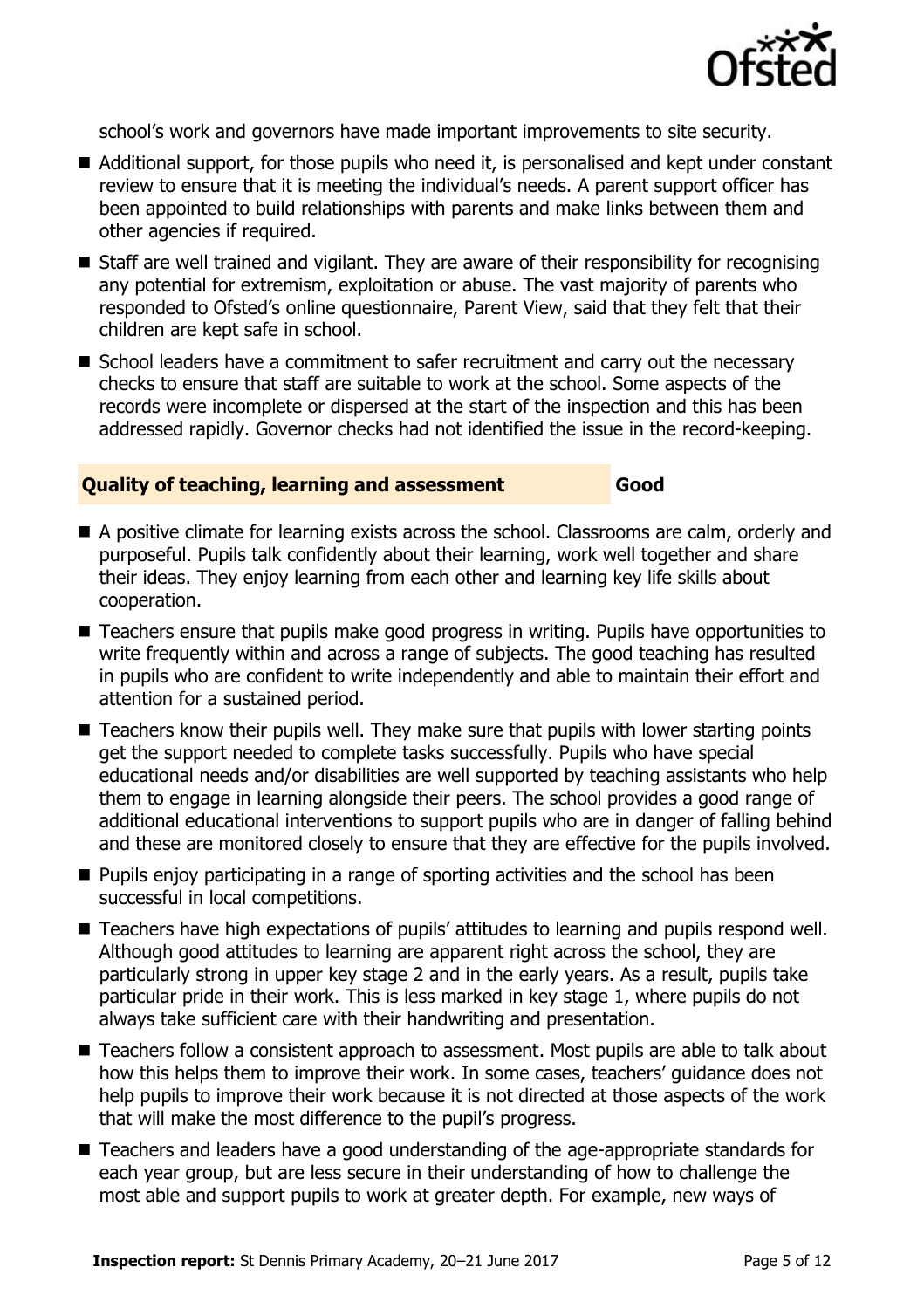

working have been introduced in mathematics to improve consistency and progression across the school. While these changes have been successful in ensuring that more pupils are working at the expected standard for their age, they have been less successful in supporting pupils to work at greater depth in all year groups.

### **Personal development, behaviour and welfare Good**

#### **Personal development and welfare**

- The school's work to promote pupils' personal development and welfare is good. Pupils are generally self-confident and enjoy discussing their learning with each other and with adults.
- **Pupils feel safe and well looked after. They know whom to go to and are confident that** the adults in the school will deal with their concerns. They like the worry box, which enables them to raise any issues.
- **Pupils learn how to stay safe on the internet and in the wider world.**
- **Pupils enjoy breaktimes, and lunchtime is a calm and orderly affair where they can and** do choose healthy options. Pupils are willing to try new foods and understand about staying healthy.
- There is a structured approach to the teaching of the British values of tolerance and respect. Pupils learn to respect other pupils and understand that discrimination should not be tolerated.
- Some pupils say that bullying does sometimes happen, but they also note that it is quickly dealt with by teachers. A parent support officer monitors incidents and keeps a clear record, which is analysed for any patterns and trends.
- Leaders ensure that pupils are well prepared for the transition between home and school and between the school and secondary education.

### **Behaviour**

- The behaviour of pupils is good.
- **Pupils typically behave well in lessons and around the school. Most show an enjoyment** of learning and take pride in their work. They are friendly and polite to staff and visitors.
- At the end of breaktime, pupils line up quickly in an orderly fashion and move sensibly into classes, which ensures a calm start to the next lesson.
- Attendance has improved. A parent support officer has implemented a number of strategies to improve attendance, including weekly letters for pupils falling below 95% attendance followed by meetings with parents if absence does not improve. Rewards for good attendance have also helped pupils to understand the importance of being in school. Nevertheless, attendance is still below the national average and continuing to improve attendance remains a priority for the school.
- The number of exclusions has reduced significantly over the last three years and there have been no exclusions in the last two years.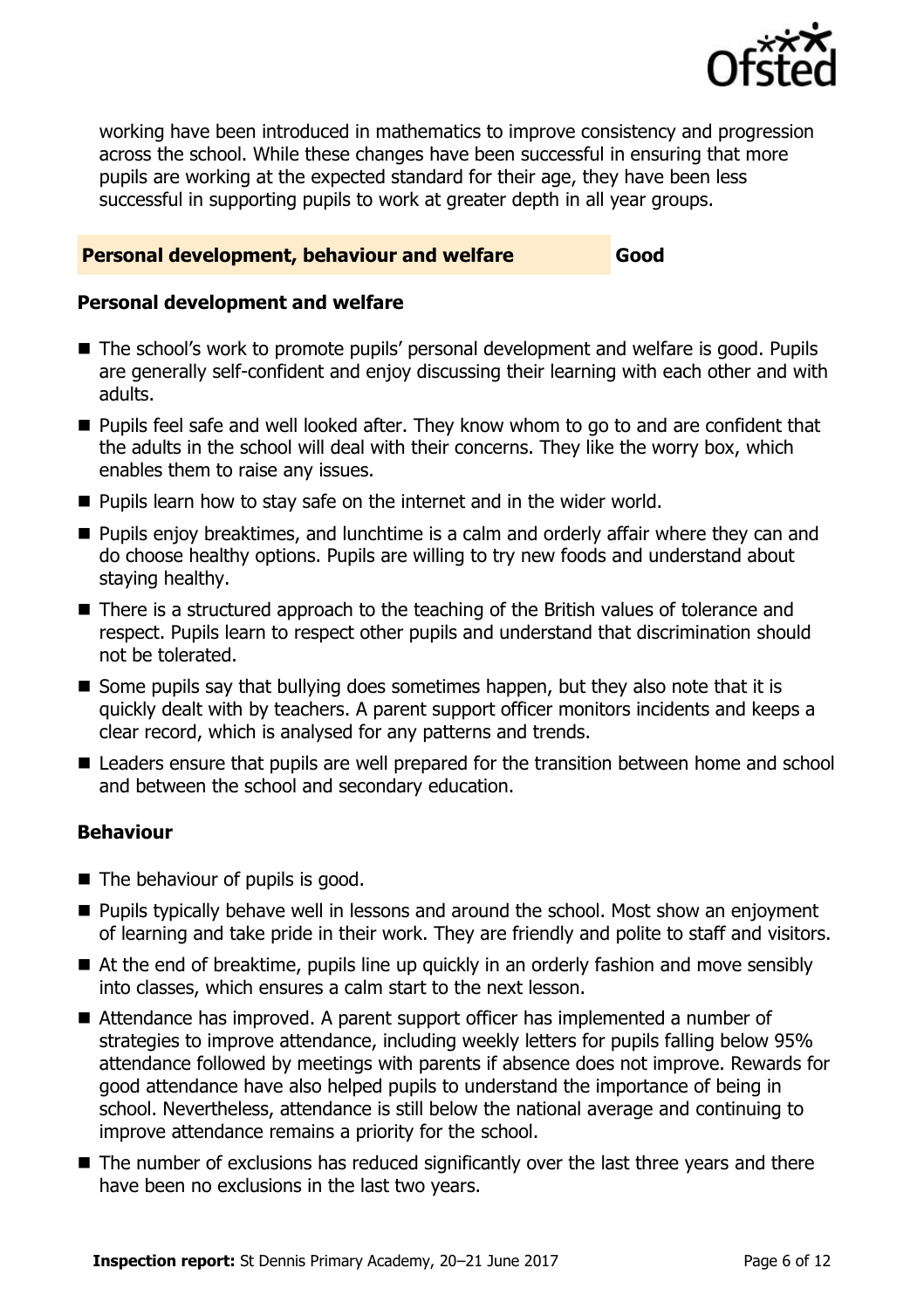

### **Outcomes for pupils Good**

- **Pupils typically make good progress in most subjects, including English and** mathematics.
- **Pupils make particularly strong progress in reading and read with confidence and** accuracy. They read frequently at school and use their skills across the curriculum.
- **Effective teaching of phonics in the early years and Year 1 enables pupils to make a** good start in both reading and writing.
- In the end of key stage 1 assessments in 2016, more than the average proportion of pupils reached the expected standard in reading, writing and mathematics. The proportion reaching a high standard was above average in reading and writing and below average in mathematics.
- In the end of key stage 2 assessments in 2016, the proportion of pupils reaching the expected standard in reading, writing and mathematics combined was above the national average. The proportion reaching the higher standard was below average in reading and writing and slightly better than average in mathematics.
- Disadvantaged pupils in key stage 2 in 2016 made good progress from their starting points at the end of key stage 1 in reading, writing and mathematics. The progress of current disadvantaged learners is variable. Disadvantaged pupils who have special educational needs and/or disabilities as well as those with poor attendance are making more limited progress, while the most able disadvantaged are generally making good progress.
- Current learners in most year groups are making good progress in writing, although handwriting is not consistently strong in key stage 1. Spelling has been correctly identified by leaders as an area that is less strong and is a current focus across the school.
- Based upon the pupils' work in their books, the most able pupils in the majority of classes are currently making the progress they should over time. However, school leaders do not yet analyse the progress of this group as routinely and regularly as other groups and pupils' books indicate that their progress is not so rapid in some classes, particularly in mathematics.
- Pupils who have special educational needs and/or disabilities typically make good progress towards their individual targets. Staff know the needs of these pupils well and ensure that they are provided with suitable support and educational interventions.
- $\blacksquare$  In the current Year 6, a large majority of pupils are on track to reach the expected standard and some are working at the higher standard in writing and mathematics.

### **Early years provision Good Good**

■ The leadership of the early years is strong. The knowledgeable, skilful and determined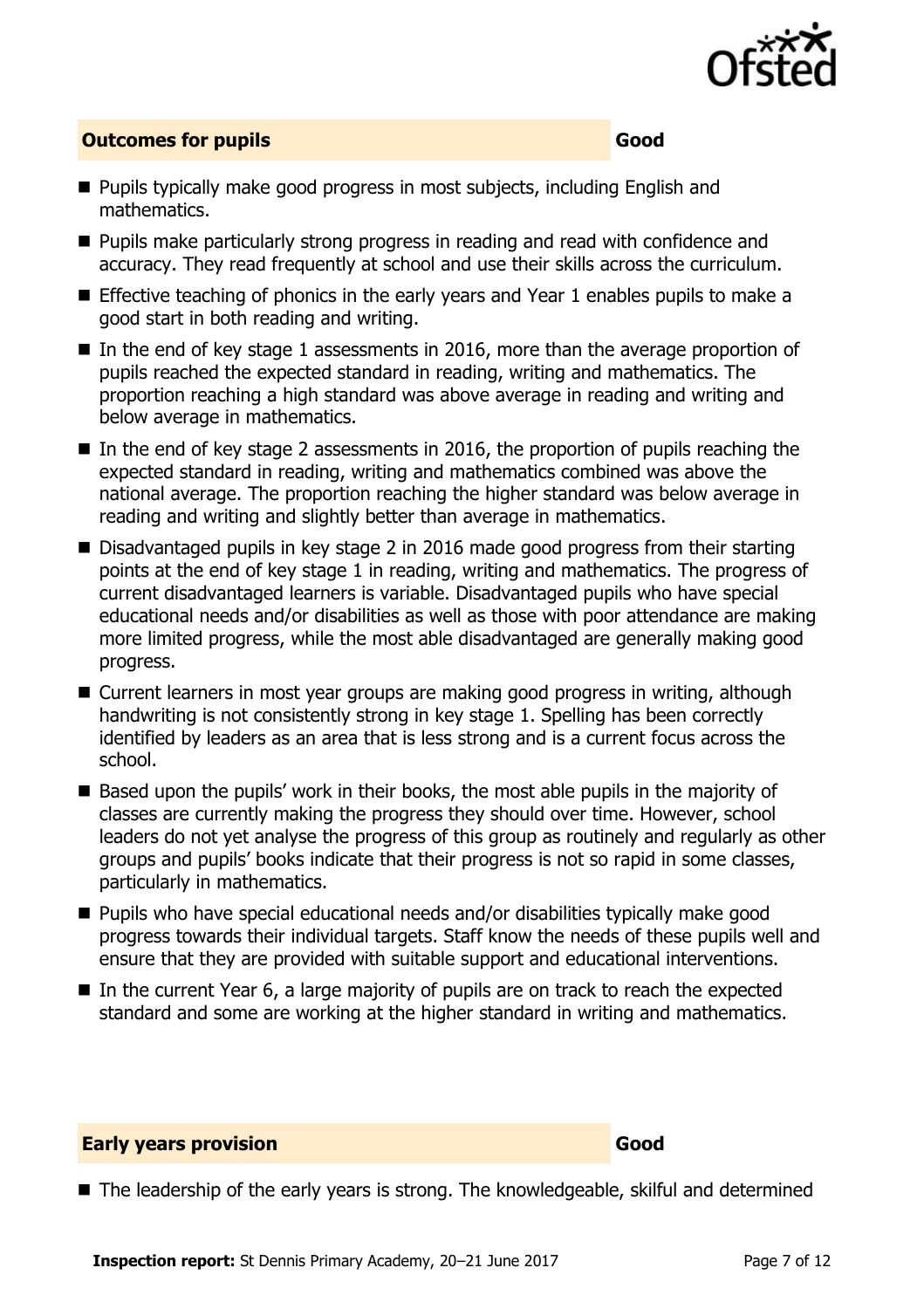

leadership of the early years leader has resulted in improvements in teaching, learning and assessment and a subsequent improvement in the children's achievement.

- Planning and assessment are carefully linked to ensure that children's individual needs are met. As a result, disadvantaged children, including the most able disadvantaged, are making good progress.
- Children benefit from a stimulating and inviting environment, both indoors and outside. The atmosphere is warm and welcoming. Children make good progress from their starting points in the Reception class and leave well equipped for learning in Year 1.
- $\blacksquare$  In 2016, the proportion of children leaving the early years with a good level of development was broadly in line with the national average. This represents good progress, given the starting points of the cohort.
- Children who have special educational needs and/or disabilities are making good progress during their time in the Reception class.
- Teachers plan a range of interesting opportunities that enable children to learn well and initiate their own learning. Skilful adult questioning helps children to think for themselves. For example, when working with a group of children learning about money, the teacher asked the children to explore different ways of making 10p.
- Children make good progress in the early years because of the high-quality teaching that they receive and the opportunities they have to apply their phonic knowledge during other learning activities.
- Teachers and teaching assistants ask questions which help children to speak in sentences and give children plenty of opportunities to practise reading and writing words.
- Adults manage children's behaviour very effectively. The warm and consistent approach of adults across both the nursery and reception classes encourages good behaviour. Expectations and routines are well established. Children are sensitive to adults' instructions and behave sensibly as they explore and learn. They maintain high levels of attention for sustained periods.
- The caring and supportive environment, which promotes children's safety, welfare and social skills effectively, ensures that children are happy and get on well with each other.
- The statutory welfare arrangements required for early years settings are in place.
- The early years leader has been proactive in establishing links within the trust and with other local schools to increase capacity for further improvement. For example, she has begun to explore how British values can be embedded in the early years curriculum with two other schools.
- Staff in the Reception class have a very secure understanding of how young children learn, but there are some further training needs in the Nursery class, where there is sometimes confusion about developing mathematical language and understanding.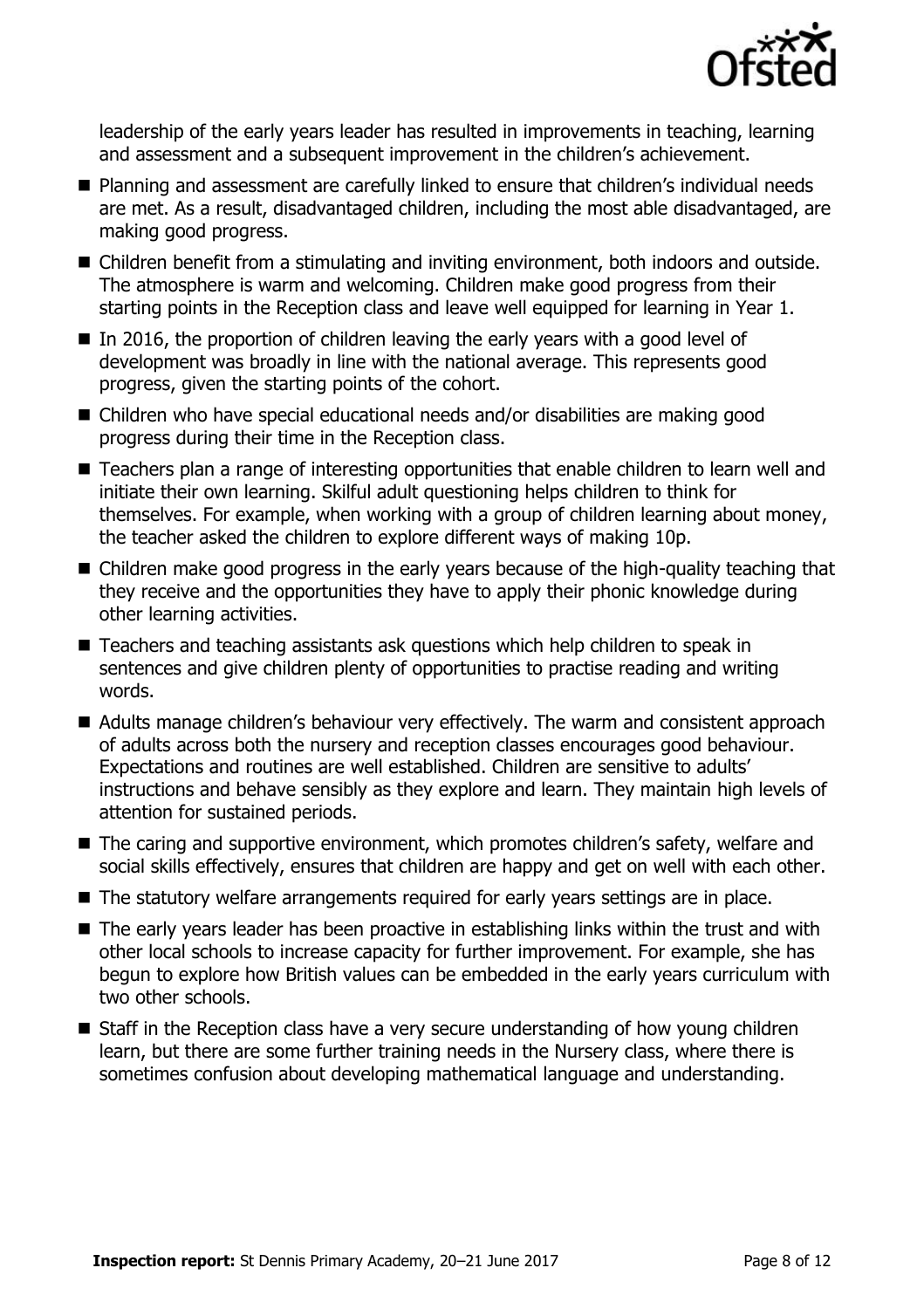

## **School details**

| Unique reference number | 141198   |
|-------------------------|----------|
| Local authority         | Cornwall |
| Inspection number       | 10033102 |

This inspection of the school was carried out under section 5 of the Education Act 2005.

| Type of school                      | Primary                  |
|-------------------------------------|--------------------------|
| School category                     | Academy sponsor-led      |
| Age range of pupils                 | 3 to 11                  |
| Gender of pupils                    | Mixed                    |
| Number of pupils on the school roll | 216                      |
| Appropriate authority               | Academy trust            |
| Chair                               | Mrs Sarah Keast          |
| <b>Headteacher</b>                  | Miss Joanna Harvey       |
| Telephone number                    | 01726 822546             |
| Website                             | www.stdennis.academy     |
| <b>Email address</b>                | office@stdennis.academy  |
| Date of previous inspection         | Not previously inspected |

### **Information about this school**

- The school meets requirements on the publication of specified information on its website.
- The school complies with Department for Education guidance on what academies should publish.
- The school became a sponsored academy in 2014, joining the Truro and Penwith Academy Trust. When its predecessor school was last inspected, it was deemed to require special measures.
- The school meets the government's current floor standards, which set the minimum expectations for pupils' progress and attainment.
- St Dennis is a smaller than average school with a low proportion of pupils from minority ethnic groups and/or with English as an additional language.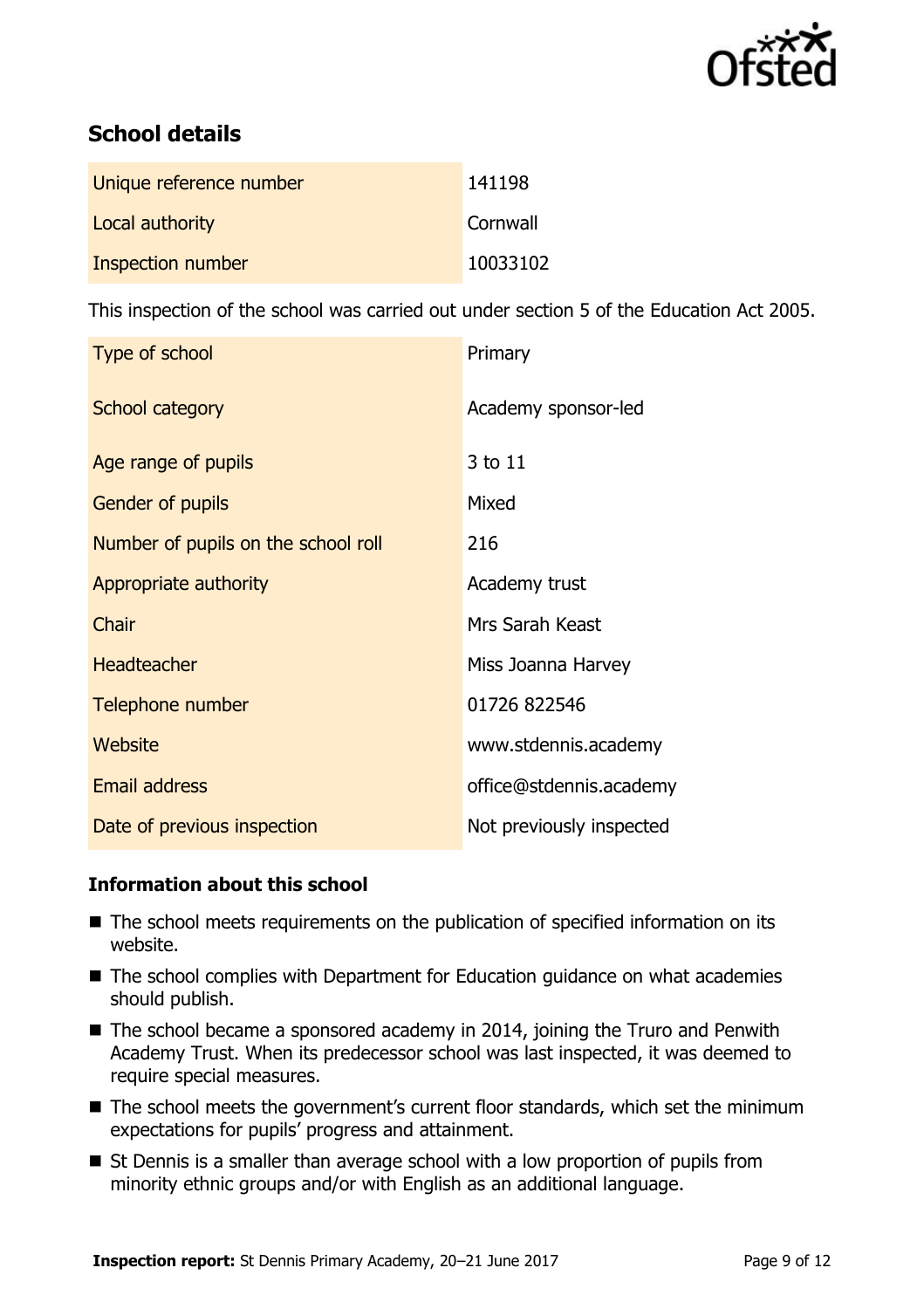

- The proportion of pupils supported through pupil premium funding is above the national average.
- The proportion of pupils who have special educational needs and/or disabilities is in line with the national average.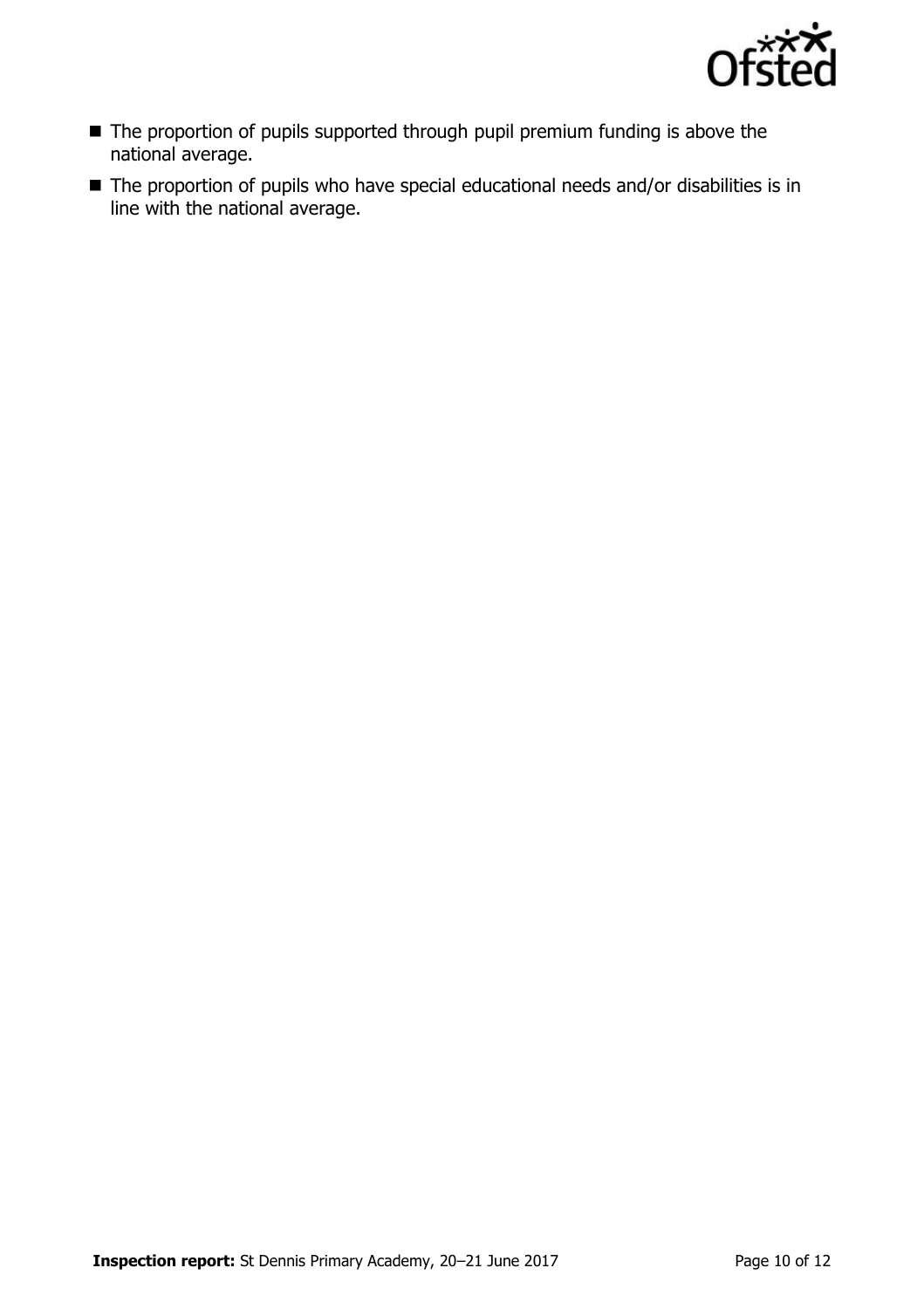

## **Information about this inspection**

- The inspectors undertook 21 observations of learning, including some carried out jointly with the headteacher.
- **Pupils' behaviour was observed during lessons, before school, at break and at** lunchtime.
- Inspectors looked carefully at pupils' work from all year groups and across a range of subjects.
- Discussions were held with pupils from different year groups about how they feel about school, how teachers help them with their learning and how the school keeps them safe.
- The inspectors listened to individual pupils read and discussed their views on reading and reading preferences with them.
- Inspectors reviewed the responses to the staff online questionnaire.
- Inspectors had discussions with a number of parents/carers as they brought their children to school as well as looking at the online parent questionnaire (Parent View) results. The individual comments left on Parent View by parents were also considered by the inspectors.
- **Inspectors had discussions with the headteacher, other school leaders, teachers,** teaching assistants and support staff as well as governors, the chief executive officer of the Truro and Penwith Academy Trust and a trust school improvement partner.
- Inspectors reviewed a wide range of school documentation, including assessment information, school policies, the school's self-evaluation and school development plan as well as information relating to safeguarding and attendance.
- During this inspection, a complaint was made about the school's administrative processes which was passed to the relevant authority.

#### **Inspection team**

**Janet Ross, lead inspector Constanting Constanting Inspector Phil Banks Ofsted Inspector**